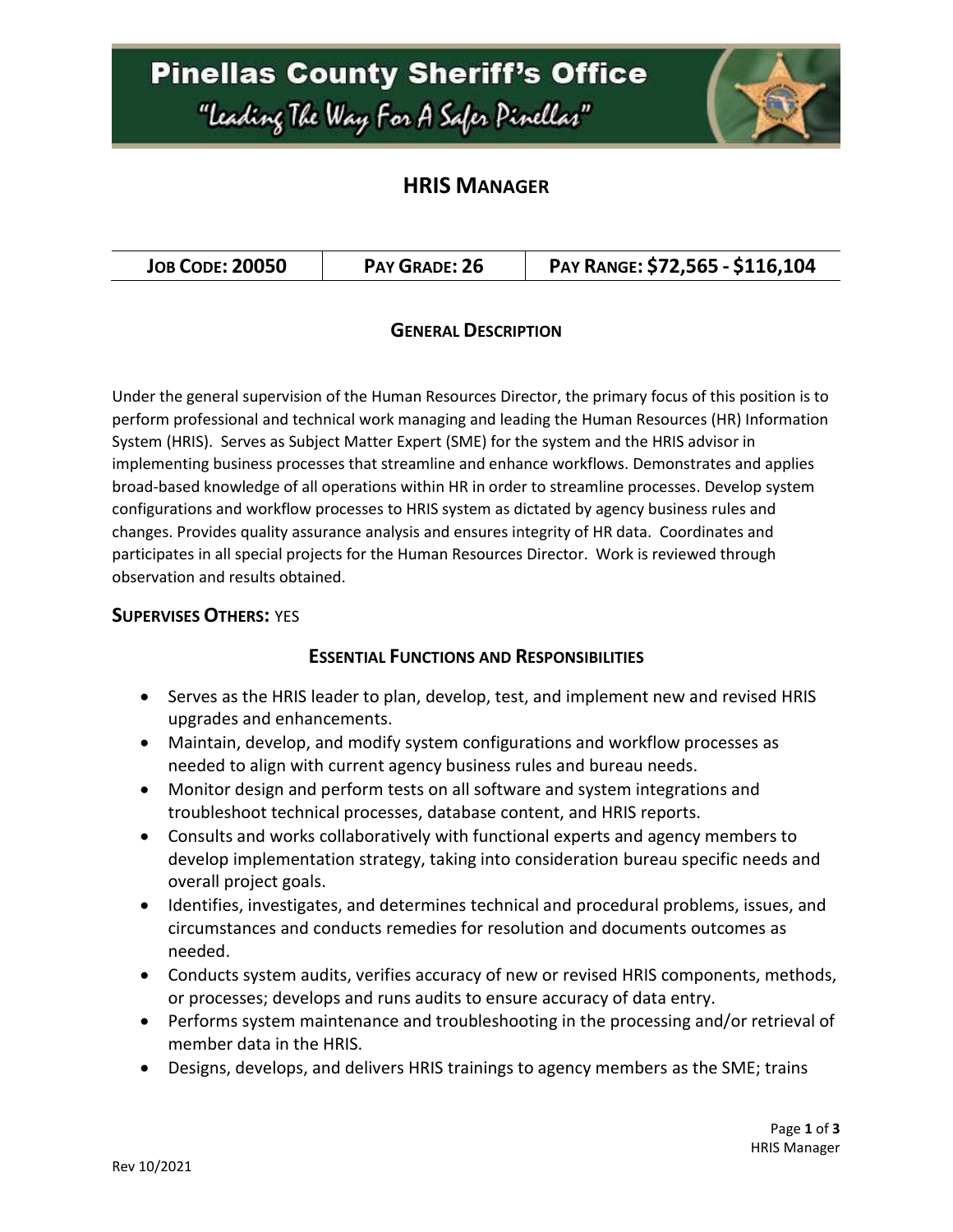

new system users.

- Determines and grants appropriate system access and permissions to users; maintains all user accounts and profiles.
- Provides HRIS technical assistance and guidance to agency members.
- Coordinates, administers, and communicates assignments and projects by interacting with members and supervisory staff on a wide range of policies and procedures that relate to and/or affect pay, transfers, promotions, demotions, recruitment, retirements, employee relations, and communications.
- Establishes and maintains up-to-date HRIS functional documentation, standard operating procedures, and a comprehensive HRIS reports database.
- Participates in Sheriff's Office recruitment and community relations activities as directed.

Regular and reliable attendance is required as an essential function of the position.

This position may be considered essential and, in the event of an emergency or natural disaster, may be required to work.

This list is not intended to be all-inclusive, and you may not be responsible for every item listed. The employer reserves the right to assign additional functions and responsibilities as necessary.

#### **QUALIFICATIONS**

- Bachelor's degree from an accredited institution recognized by the U.S. Department of Education in Human Resources, Business Administration, Public Administration, or related field.
- Six years' experience in a Human Resources professional role, including some experience in the development and administration of an HRIS or equivalent combination of education and experience.
- Must possess a valid Florida driver's license.

#### **KNOWLEDGE, SKILLS, AND ABILITIES**

- Proficiency or knowledge in using a variety of computer software applications such as Microsoft Office (Excel, Word, etc.) and database maintenance and management;
- Time management skills to efficiently organize, prioritize, schedule and manage daily work activities, tasks, and special assignments; work is completed independently with the incumbent being able to successfully complete all projects in a timely manner;
- Coordinates special projects for bureau and uses data analysis to support and present project outcomes and recommendations;
- Knowledge of principles and practices of public human resources administration;
- Knowledge of methods and techniques of employee training and principles of course development;